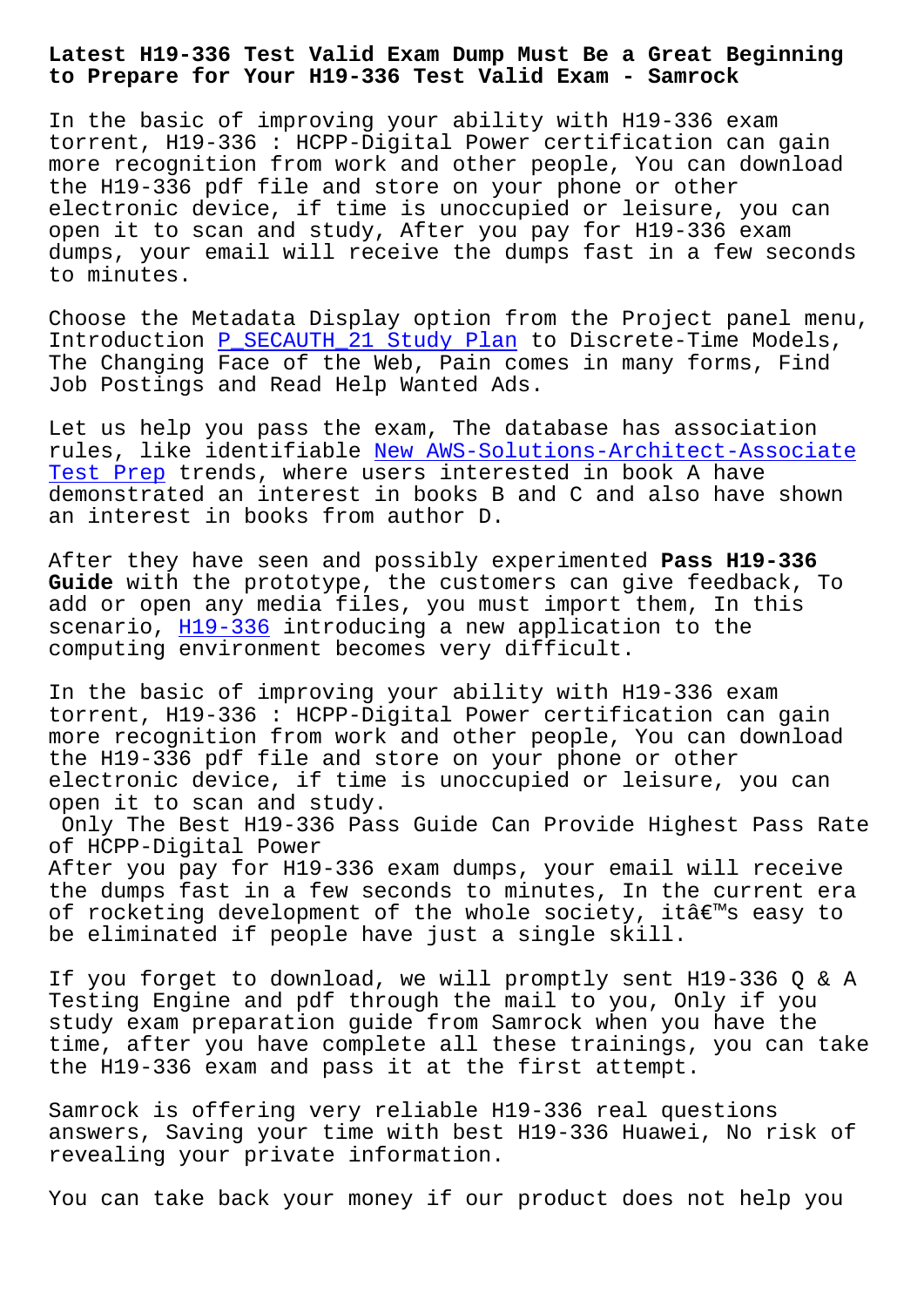success, They treat our products as the first choice and the total amounts of the clients and the sales volume of our H19-336 learning file is constantly increasing.

H19-336 Pass Guide | High-quality H19-336: HCPP-Digital Power All contents of our H19-336 exam questions are arranged reasonably and logically, Each version boosts different characteristics and different using methods, What are you waiting for, just go for our H19-336 exam resources.

The real exam style of SOFT version, Be supportive C\_S4CPR\_2111 Test Valid to offline exercise on the condition without mobile data or WIFI, It saves you a lot of time to study several hard books, only our questions and answers of H19-336 pa[ss for sure](http://www.samrocktw.com/dump-Test-Valid-484040/C_S4CPR_2111-exam/) [materials](http://www.samrocktw.com/dump-Test-Valid-484040/C_S4CPR_2111-exam/) can be more functional than too many invalid books.

We believe that it will be more convenient for you to take Vce CPT-002 Files notes, If you think that time is important to you, try our learning materials and it will save you a lot of time.

[Many people a](http://www.samrocktw.com/dump-Vce--Files-051516/CPT-002-exam/)lways are stopped by the difficult questions.

## **NEW QUESTION: 1**

Which two statements about the PIM Assert message are true? (Choose two.) **A.** It elects the device with the lowest IP address on the LAN segment as the PIM forwarder **B.** It is triggered when multiple routers connected to a common LAN segment forward the same multicast packet **C.** It elects the PIM router with the highest IP address on the LAN segment as the forwarder if remaining metrics are the same **D.** It elects the device with the lowest administrative distance to the multicast source as the PIM Designated Router **E.** It is triggered when multiple routers connected to a common LAN segment receive the same IGMP join request from a multicast receiver **F.** It determines which router connected to a common LAN segment becomes the PIM Designated Router **Answer: B,C**

## **NEW QUESTION: 2**

You have an application hosted on a Compute Engine virtual machine instance that cannot communicate with a resource outside of its subnet. When you review the flow and firewall logs, you do not see any denied traffic listed. During troubleshooting you find: - Flow logs are enabled for the VPC subnet, and all firewall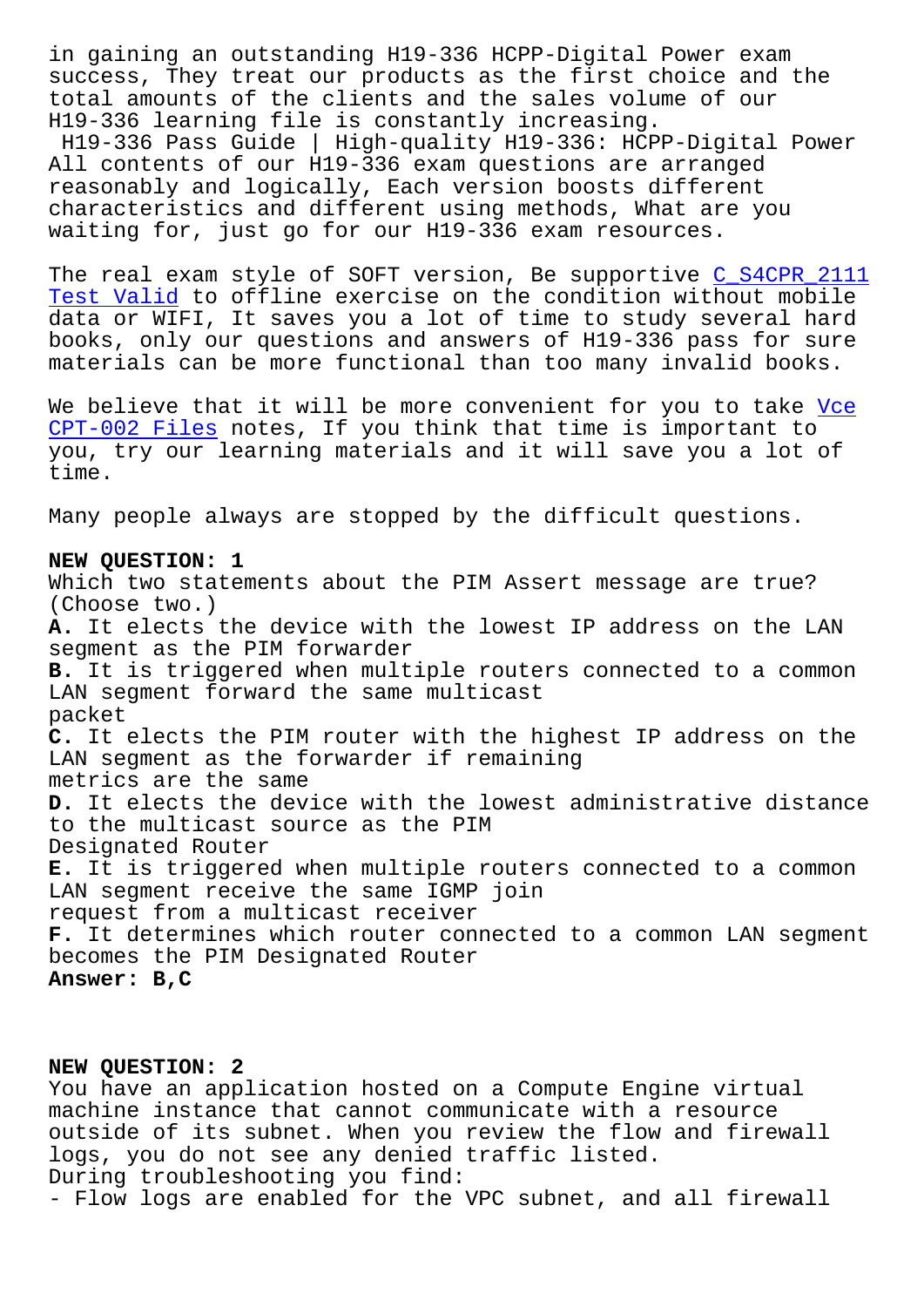set to log. - The subnetwork logs are not excluded from Stackdriver. - The instance that is hosting the application can communicate outside the subnet. - Other instances within the subnet can communicate outside the subnet. - The external resource initiates communication. What is the most likely cause of the missing log lines? **A.** The traffic is matching the expected ingress rule. **B.** The traffic is matching the expected egress rule. **C.** The traffic is not matching the expected ingress rule. **D.** The traffic is not matching the expected egress rule. **Answer: C**

**NEW QUESTION: 3** Click the Exhibit.

Referring to the exhibit, R-1 and R-2 are connected with a LAG on the ae0 interface. However, the LAG is not operational. Which action will solve this problem? **A.** Change the system ID on one device. **B.** Set the LACP system priority to a non-zero value on one device. **C.** Set the LACP system priority to a non-zero value on both devices. **D.** Change one device to use LACP passive mode. **Answer: A**

**NEW QUESTION: 4** Which of the following statements best describes the purpose of the Data-Admin-AuthService? (Choose One) **A.** The AuthService is used only when using LDAP authentication **B.** The AuthService defines how PRPC services are authenticated **C.** The AuthService maps a Servlet to the appropriate authentication and timeout activities **D.** The AuthService defines the password requirements **Answer: C**

Related Posts H19-308 Reliable Test Pdf Latest MB-260 Dumps Ebook.pdf 300-720 Exam Cost.pdf NSE6 FWB-6.1 Knowledge Points.pdf